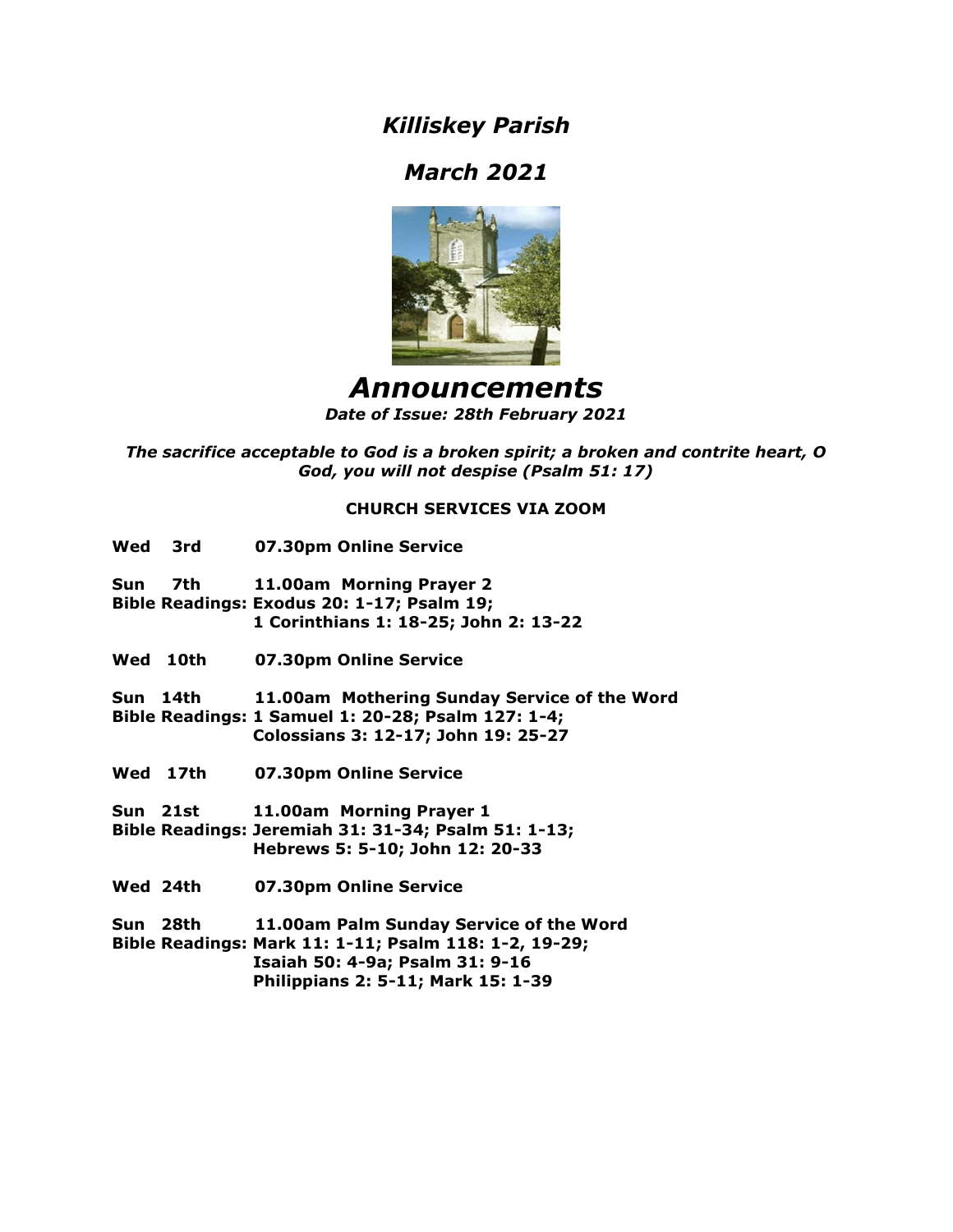## *HOLY WEEK*

|      | Mon 29th | 07.30pm Holy Week Service<br>(led by Revd Ken Rue)              |
|------|----------|-----------------------------------------------------------------|
| Tue  | 30th     | 07.30pm Holy Week Service<br>(led by Revd Jack Kinkead)         |
|      | Wed 31st | 07.30pm Holy Week Service<br>(led by Revd Suzanne Harris)       |
| Thu  | 1st      | 07.30pm Maundy Thursday<br>(Devotional & Fellowship Meal)       |
| Fri. | 2nd      | 02.15pm Good Friday Meditation<br>07.30pm Ecumenical Reflection |

### *LECTIO DIVINA*

On Thursday evenings at 7.30pm, Sr Pauline McGrath of the Dominican Convent in Wicklow organises Lectio Divina sessions which focus on the Gospel for the following Sunday. Lectio Divina is a traditional monastic practice of scriptural reading, meditation and prayer intended to promote communion with God and to increase the knowledge of's word. The emphasis is on listening to what God is saying to us through the Scripture reading. If interested, Revd Ken can provide a zoom link.

## *SOMETHING DIFFERENT FOR LENT*

Something Different for Lent" has been designed as a collection of short prayers, reflections and exercises for busy people to help aid us on our journeys through Lent to Easter. We are encouraged to use this for 5-15 mins out each day as we prepare for Easter. It can be downloaded from the parish website. Each week Revd Ken plans to introduce the resource for the week and this will be posted on the Facebook page.

## *LENTEN REFLECTIONS*

Diocesan Lay Readers are continuing their series of short Lenten Reflections entitled "**Walking with Jesus in the wilderness**". The Archbishop commenced the series on Ash Wednesday and Diocesan Readers will give daily reflections for the weekdays of Lent up to and including Maundy Thursday. These will be shown on the Diocesan YouTube channel which may be found at

https://www.youtube.com/channel/UCJQH1IpNHCI2ue7S782OlFw and a link is provided via the Parish Facebook page.

n addition, the Archbishop will be giving a talk each Sunday in Lent. On Good Friday, the plan is to have reflections from seven perspectives entitled "**Living with Jesus Christ in the city of Jerusalem**" based on the narrative of the Passion.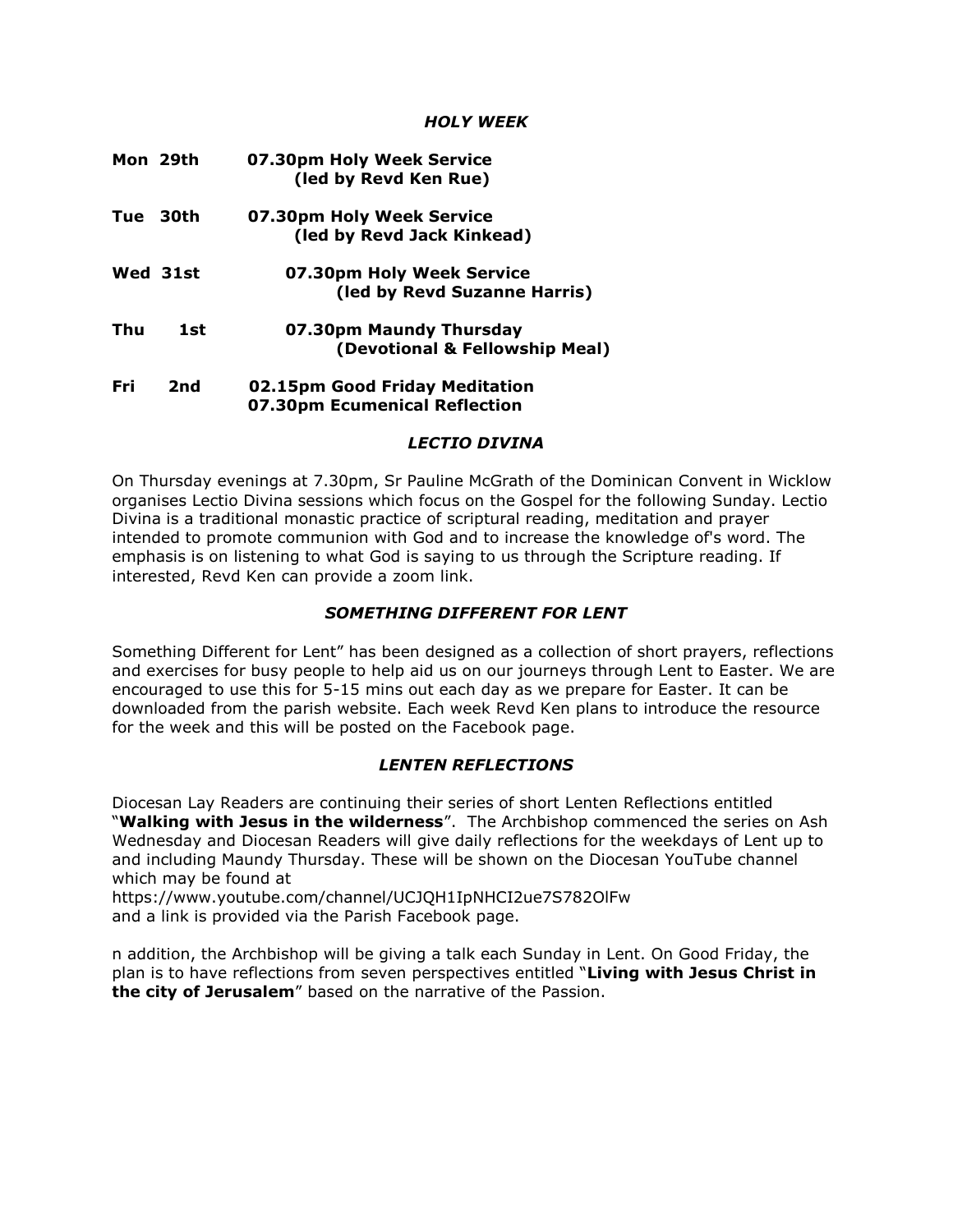## *GREEN TECHNOLOGY*

The current pandemic will probably result in financial hardship for years to come and many companies will struggle to survive. Green technology is playing a pivotal role as investors and consumers alike clamour for sustainability; companies are responding, by reducing waste, pollution and carbon emissions. Those companies with better green credentials are likely to come out of the pandemic least scathed as investors are aware that climate risk is financial risk. In the circular economy, businesses aim to eliminate carbon emissions and waste by re-using products in a cycle, rather than producing them with disposal as the end point. From small, localised companies to international giants, huge strides are being made in becoming more sustainable, for example: Galway-based Paltech, a polymer engineering company transforming waste plastics into high quality products; Coca-Cola reducing its use of plastic each year, aiming for 100% recycling of its products and a World Without Waste by 2030. Research is ongoing into developing new sources of energy; wind and solar provide some, but not in sufficient amounts. Hydrogen is expensive but as the industry scales up, so costs will come down, especially important for green rather than grey Hydrogen – this will be needed for heavy transport, shipping, industrial processes and heating.

## *PARISH ADMINISTRATOR*

If your postal, email or phone number has changed please let us know. Also to promote events or post information in the parish newsletter or on the website, please contact our Parish Administrator Sinead Todd by email on: wicklowandkilliskeycoi@outlook.com

#### *WEBSITE*

You may access the parish website at: www.nunscrosschurch.ie

## *FACEBOOK*

You may find the latest parish news and some great photographs on the Nun's Cross Facebook page at: https://www.facebook.com/KilliskeyParish

## *YOUTUBE*

The parish YouTube channel is situated at: https://www.youtube.com/channel/UCpQzU9Ldt\_uxDIUZt7Mv3gQ

## *CLERGY CONTACT DETAILS*

Rev Jack Kinkead — mobile: 086-1727654; e-mail: kinkeadj @gmail.com Rev Ken Rue — mobile: 087-2766590; e-mail: kenrue@gmail.com